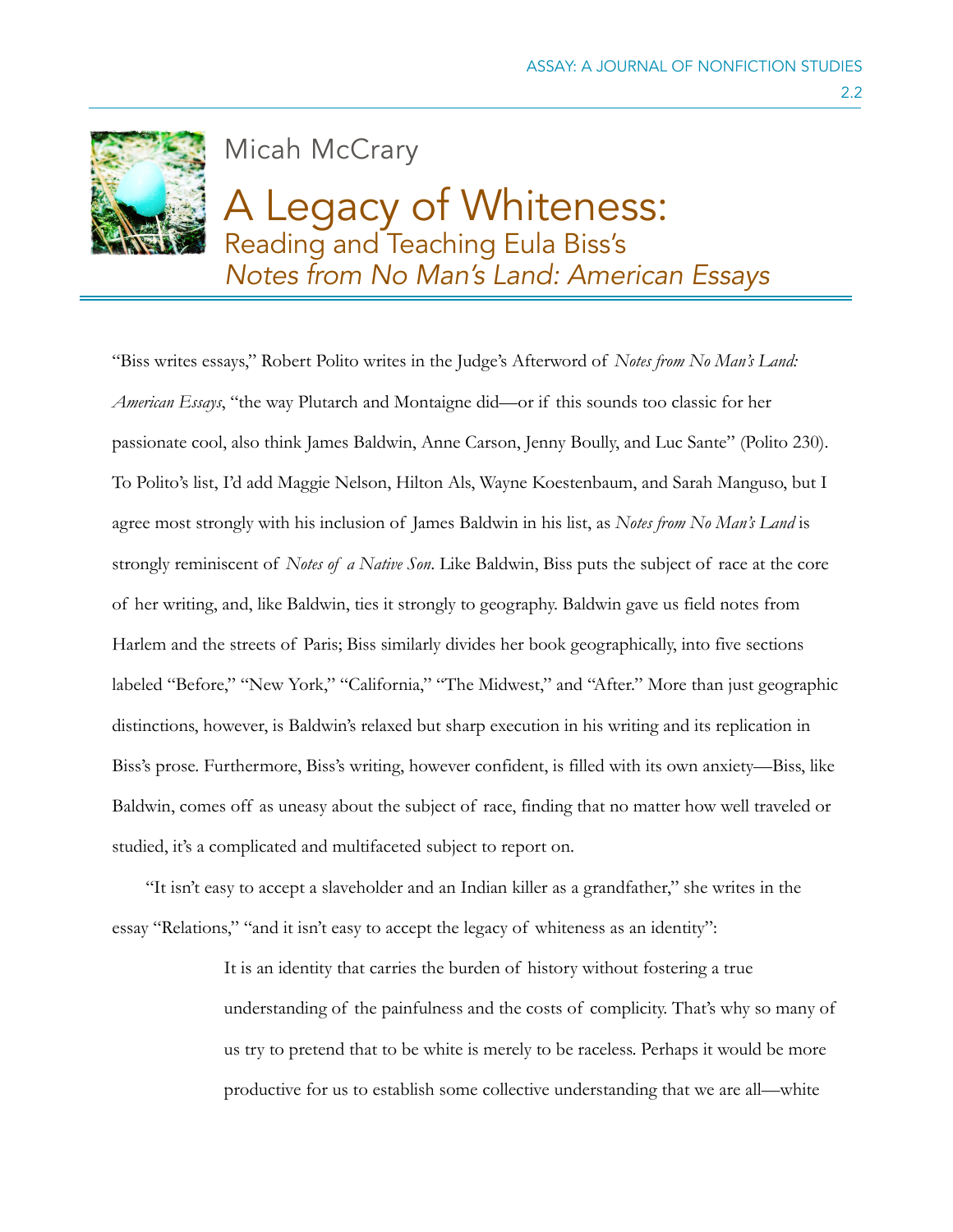and black—damaged, reduced, and morally undermined by increasingly subtle systems of racial oppression and racial privilege. Or perhaps it would be better if we simply refused to be white. But I don't know what that means, really. (32-33)

Even though it might be difficult for her to accept what Biss calls "the legacy of whiteness," *Notes from No Man's Land* seems to be an attempt at that acceptance. Biss has essayed her way through this legacy much in the same way we could say Baldwin essayed through the legacy of blackness—both of which are, when deeply regarded, pockets of thick air that are easier to breathe in at some points than at others.

#### **Reading Notes**

*Notes from No Man's Land* belongs to the same club as Hilton Als's *White Girls*, Wayne Koestenbaum's *Humiliation*, Maggie Nelson's *The Art of Cruelty*, and Leslie Jamison's *The Empathy Exams*, a grouping of casual but informative writing, and that uses the self as a lens on a subject, treating the writing itself kind of like photography. There's a sort of personalized regard here, a disciplined and diligent look at a subject in focus without any negligence of the background. Rather than just a self-portrait, there's a nuanced look, a way of using the self as a filter for the world. "Operating at the edges of autobiography and history," Polito writes, "her 'American Essays' are conspicuous for the sweep of American life they insinuate, from 'the War on Telephone Poles,' Mamie and Kenneth Clark's doll studies, and Don Henley to Buxton, Iowa, the word 'nice,' and NAFTA" (229). There's plenty to see here, but Polito's word *insinuate* puts *Notes from No Man's Land* in its particular position. If it really does operate "on the edges of autobiography and history," then why not just call it autobiography, alongside diaries like Virginia Woolf 's or Anne Frank's, or books like Fernando Pessoa's *The Book of Disquiet* and Kate Zambreno's *Heroines*, which also operate along these edges? *Notes from No Man's Land*'s insistence toward an intimate but informed examination of its subjects fits neatly within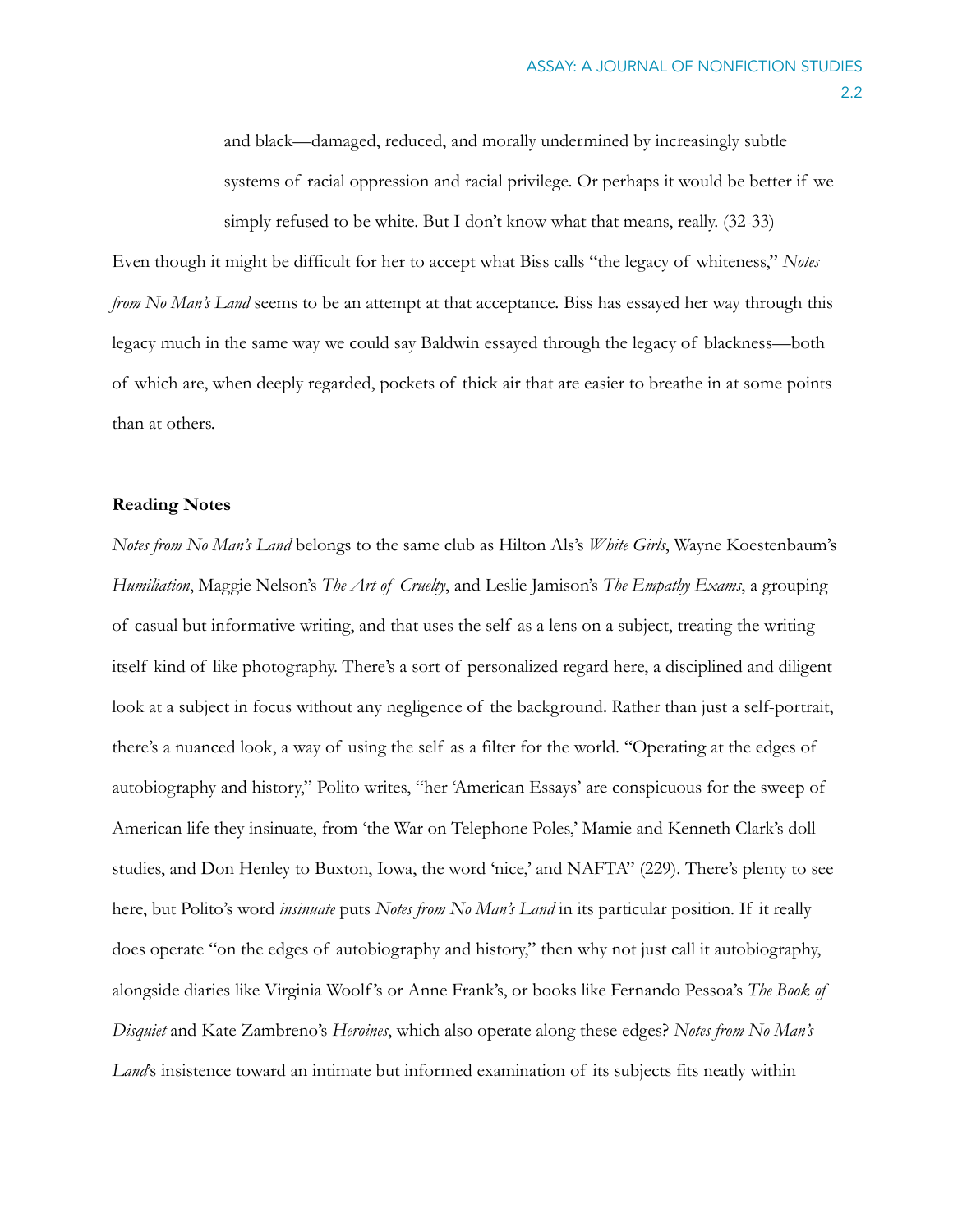autobiography, but suggests classifying it in a way that's wholly new, because it succeeds at multiple things at once: the personal essay, reportage, and cultural criticism. The remaining question is whether an essay collection can be all three things simultaneously, or if we need another term another subgenre of nonfiction—in order to comfortably talk about a book that does so much.

 In contrast with a writer like Susan Sontag, well-known for her "impersonal" writing, or with a writer like Phillip Lopate, who often operates at the other end of the nonfiction spectrum, Biss seats herself in the middle, reminding readers at each turn that we aren't drawn into the book because of *her*, necessarily, but because of her subjects. Yet much of the book's success is owed to her very own lens—without Biss herself, without the very particular way she employs her eye, we'd miss seeing the things in this book as they are, and we'd miss a crucial perspective on a subject like race and its relationship to geography, had Biss stepped aside completely. This is a book that operates not only within a lineage of smart essays, but that inspires a forthcoming generation of the essay, raising the stakes for what essayists are called to do when they write about the worlds they inhabit.

 Like *Humiliation*, *The Art of Cruelty*, or *The Empathy Exams*, *Notes from No Man's Land* is doing something peculiar for today's cultural criticism. In addition to broadening the discourse, they provide readers with a kind of writing it wouldn't hurt to notice more often: a *personal* cultural criticism that lends itself to thoughtful and compelling conversation. What these books have in common is that we get to know their authors—not as much as in straightforward memoir, but in these books there is always a subject separate from the writer, however the writer is never *disconnected* from the subject. Again, as with photography, they point their cameras at what they want to shoot, and they shoot. Their style is still apparent, however, and we can still recognize their signatures. This kind of criticism is effective for the reader in that it helps to state the occasion for the writing, and it often creates a conversation everyone can join. There isn't a members-only cocktail party with this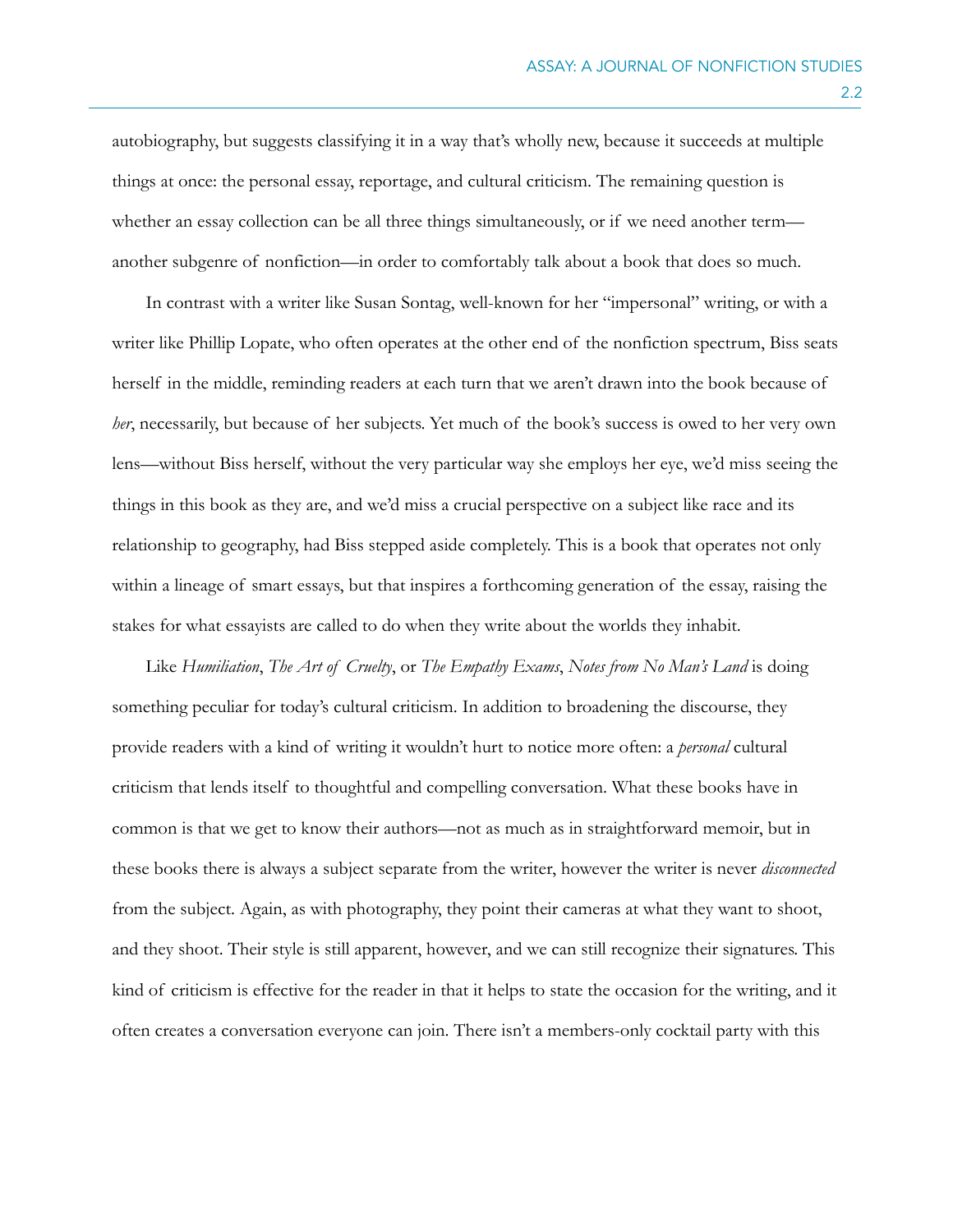writing but an open invitation, perhaps even a charity ball where everyone gathers for a common cause.

 As far as cultural criticism at-large goes, we need more work that approaches culture from subjective vantage points, in addition to the strict scholarship already being done on various peoples and places. What purely academic writing doesn't often do is relate *experience—*that is not often its purpose, and it doesn't often tell us, like Biss does in "No Man's Land," what it's like to be white in Rogers Park and digest the feelings of its inhabitants. It doesn't often show us the actual mindset of students in a place like Iowa City, as it does in "Is This Kansas." And it doesn't often highlight history in a way like "Back to Buxton," which is a sweet and embellished look at the makeup of an Iowan town that's nearly been forgotten. Rather than give us writing that's purely critical or philosophical, or writing that *only* gets filtered and dispersed through the lens of narrative, Biss's technique is to use the form of the literary essay as a vessel for both ruminative thought and personal reflection, using the intense analysis of academic writing and facts that could easily be delivered via sociological report. Her Didionesque "Goodbye to All That," for instance, gives the reader a meditation on New York City topography, revisiting the three years in which she lived in the city. She writes that "I have to explain to you why I no longer live in New York, but first I have to explain to myself why I stayed so long" (61). This explanation to the self is Montaignian, Baldwinian, Didionion: an employment of self-reflexivity that helps an author get to the bottom of how or why something's happened for them. It's a way of thoughtfully writing the self into ruminative territory on a subject, and of working to undo what Lopate would classify as a "mental knot." She's doing, essentially, the work we should all be doing as we essay, and in a way that, as academics, we're not typically asked to practice as we unpack our writing subjects.

## **Tradition**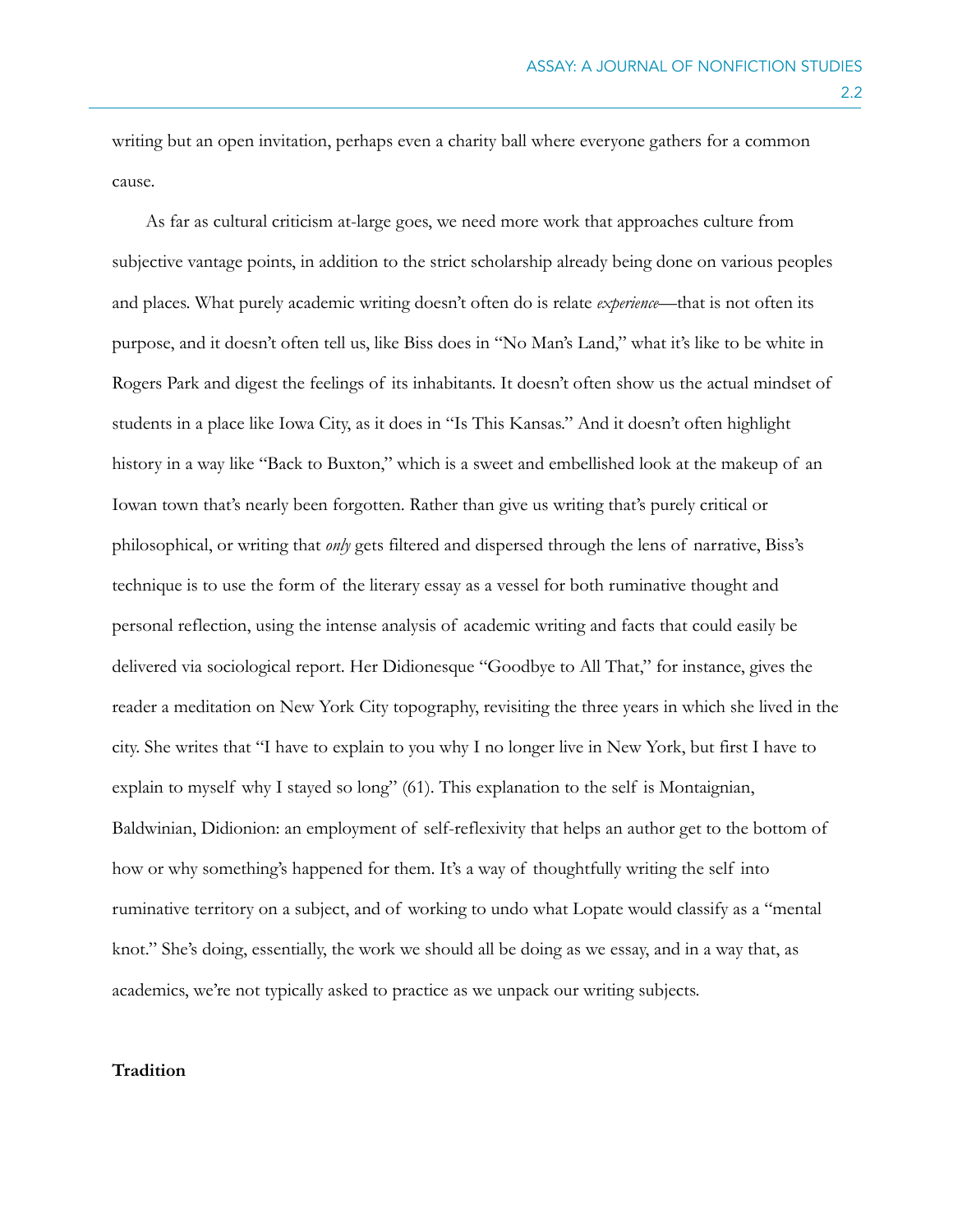The exact nonfiction tradition Biss is working in, as she executes a style so rare—so sharply observant, yet personal—takes from Baldwin or Montaigne, Cicero or Plutarch. Her style and instinct are essayistic, journalistic, and meditative all at once, giving us a text that shows off the potential versatility of nonfiction writing. With essays varying greatly from one another, like "Time and Distance Overcome" versus "Black News," or "No Man's Land" versus "All Apologies," we see a collection of essays here that shows us how an essayist can oscillate, and it's an oscillation that's been executed with daring skill. Because the essay has long been known as a genre that works as well privately as it does as a public forum for thought, from Pascal's *Pensées* to the *New York Times*'s "Modern Love" column, it's easy to see why writing about race might effectively enter the essay's traditional territory. Biss can treat the genre like a speakeasy, a space where small-talk gets tossed aside while we focus more intently on conversation that imprints itself on us more deeply.

 "Social" nonfiction texts often employ academic or scholarly voices, but sometimes, as is the case with Biss, these texts employ casual voices for a more intimate execution, giving the texts a digestible shape for diverse audiences. Books like *Notes of a Native Son*, Hilton Als's *White Girls*, Roxane Gay's *Bad Feminist*, Koestenbaum's *My 1980s & Other Essays*, and much of the writing of bell hooks aims for this kind of social writing, where we can bring the names of theorists and philosophers together with their -isms then give them to audiences stumbling into non-specialized bookstores. Like the books above, *Notes from No Man's Land* straddles the line between the formally theoretical and the informally social, employing a relaxed authorial voice so that all readers, not just those with advanced degrees, are able to listen. We can look at her employment of voice in an essay like "Time and Distance Overcome," which resides mostly in a distant third person for the essay's first eight pages before switching suddenly to first-person reflection on the essay's ninth and final page. The switch begins at the line "My grandfather was a lineman" (11), and from here we watch Biss stop thinking about Alexander Graham Bell and lynching, and start thinking about how to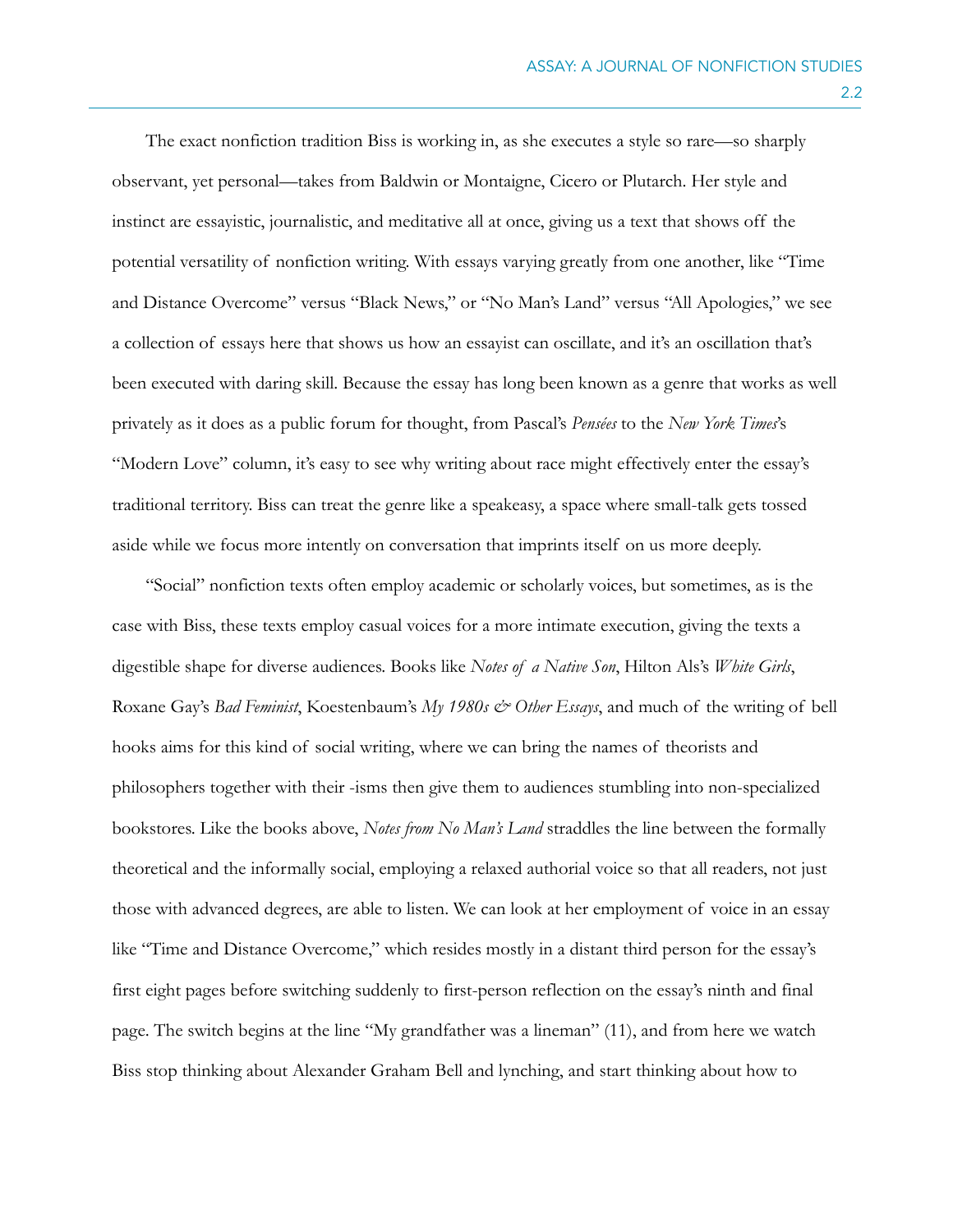connect an exposition on telephone poles to her own subjective look at them. We see how they looked one way to her as a child and changed when she grew into an adult. "Now," she writes, "I tell my sister, these poles, these wires, do not look the same to me. Nothing is innocent, my sister reminds me. But nothing, I would like to think, remains unrepentant" (11). Does she want this switch to happen for us, too? Does she want us to feel our innocent views of telephone poles to slip away from us like they slipped away from her? Is the move from exposition to memory there just to urge us to witness our own changes?

 Biss's vocal trajectory takes a turn throughout her work—her voice and tone in *The Balloonists* is slightly different, more personal and intimate, than in *Notes from No Man's Land*, which is yet more intimate than her tone in her newest book, *On Immunity: An Inoculation*, a book that often gives us diluted language focused on sexism and medicine. We can compare the voice of *On Immunity* here:

> While vaccination no longer leaves a mark in most cases, our fears that we will be permanently marked have remained. We fear that vaccination will invite autism or any one of the diseases of immune dysfunction that now plague industrialized countries—diabetes, asthma, and allergies. We fear that the hepatitis B vaccine will cause multiple sclerosis, or that the diphtheria-tetanus pertussis vaccine will cause sudden infant death. We fear that the combination of several vaccines at once will tax the immune system, and that the total number of vaccines will overwhelm it. We fear that the formaldehyde in some vaccines will cause cancer, or that the aluminum in others will poison our brains. (Biss 13)

There's oft-repeated advice from writers like Phillip Lopate about the personal essayist's execution of voice, and Biss picks and chooses from that advice, knowing when to lean in and speak softly seductively, even—and when to take the megaphone. Because she can handle both, can easily juggle a loudspeaker (as in *On Immunity*) and a coffeehouse (as in *Notes from No Man's Land*), she comes off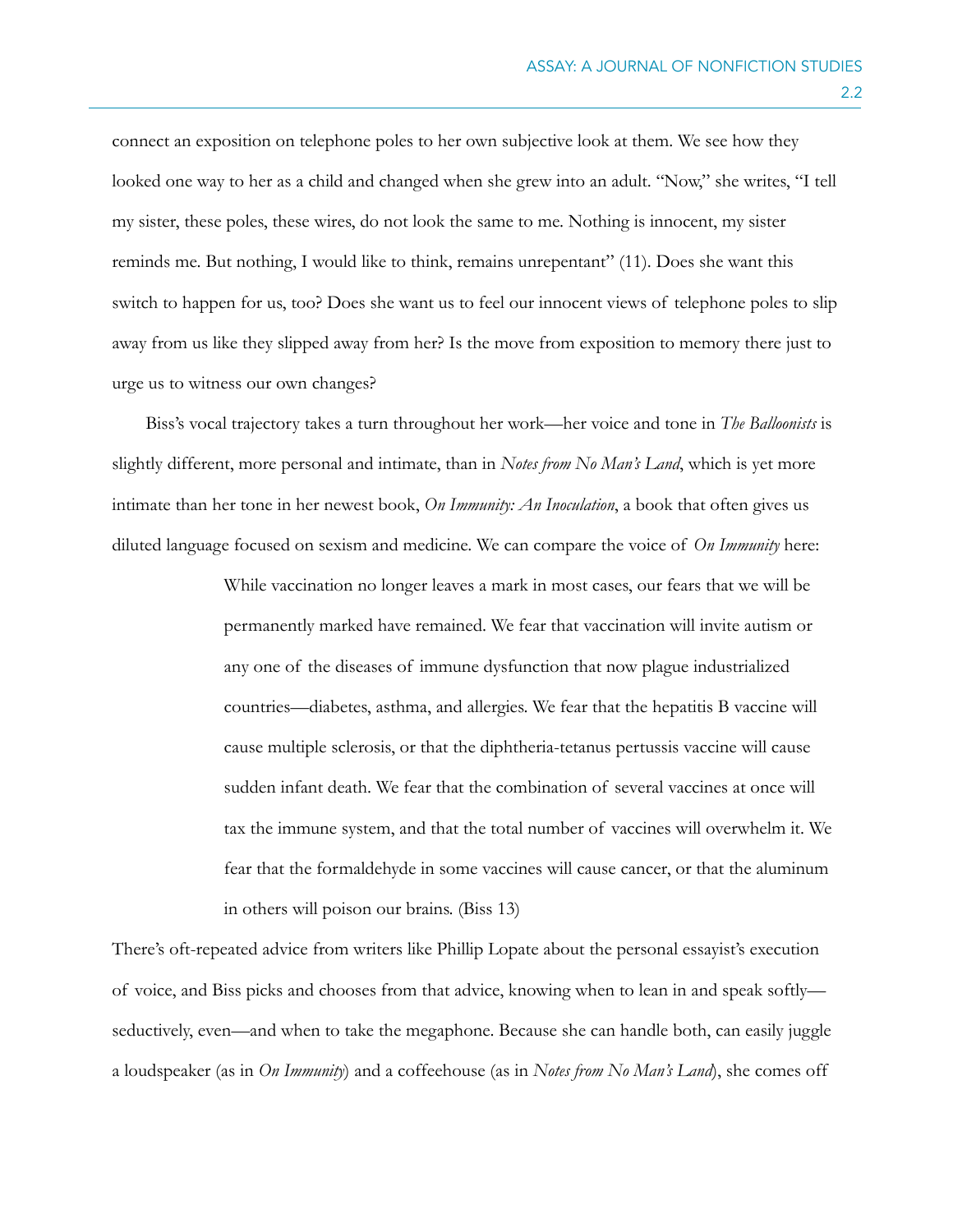in a way demanding of attention. Her tone in *Notes* is never actually abrasive toward her dear reader, which might be the most necessary ingredient for a book like this one. When writing on a subject simultaneously so intimate and public, perhaps the tone of the writing should be, as well. The megaphone and the coffeehouse should both be kept in mind, and we should be prepared to change our posture should it become necessary to shout at our friends.

 A specific instance of this can be found in "No Man's Land," which keeps one eye on writing about Laura Ingalls Wilder's life on the pioneer trail, while the other eye looks at Biss's own life in the Chicago neighborhood of Rogers Park. In both places, white, female narrators learn to look at themselves in their colored surroundings, and perhaps because Biss's subject is now more animate than that of a telephone pole she finds a greater need to animate herself. She animates herself through a voice much less distant here, and Biss reacts to "the mythology of danger" (153) in a great American city, whether these reactions mean forced reminders to trust the chill of Lake Michigan's waters or not being afraid of black boys riding by on their bicycles.

 The book's overall voice straddles a casualness, through a vernacular designed for an open readership, which makes thinking about issues beyond just the writer's life (here: race, class, geography) more accessible. This mixes with intelligence, which makes the listening part easy, and we come to know that as we listen we'll locate something important to consider. For example, in Biss's essay "Relations": "Although the two can be confused, our urge to love our own, or those we have come to understand as our own, is, it seems, much more powerful than our urge to segregate ourselves" (22). In an essay so explicitly about race, this is a sharp yet comforting way rendering the moment, a little break from the heaviness of tone that we often attribute to the either subtle or explicit dialogue surrounding racism, and one that might also help us discover whether or not this idea serves as Biss's inadvertent thesis. It might also, though, just be a way of "looking on the bright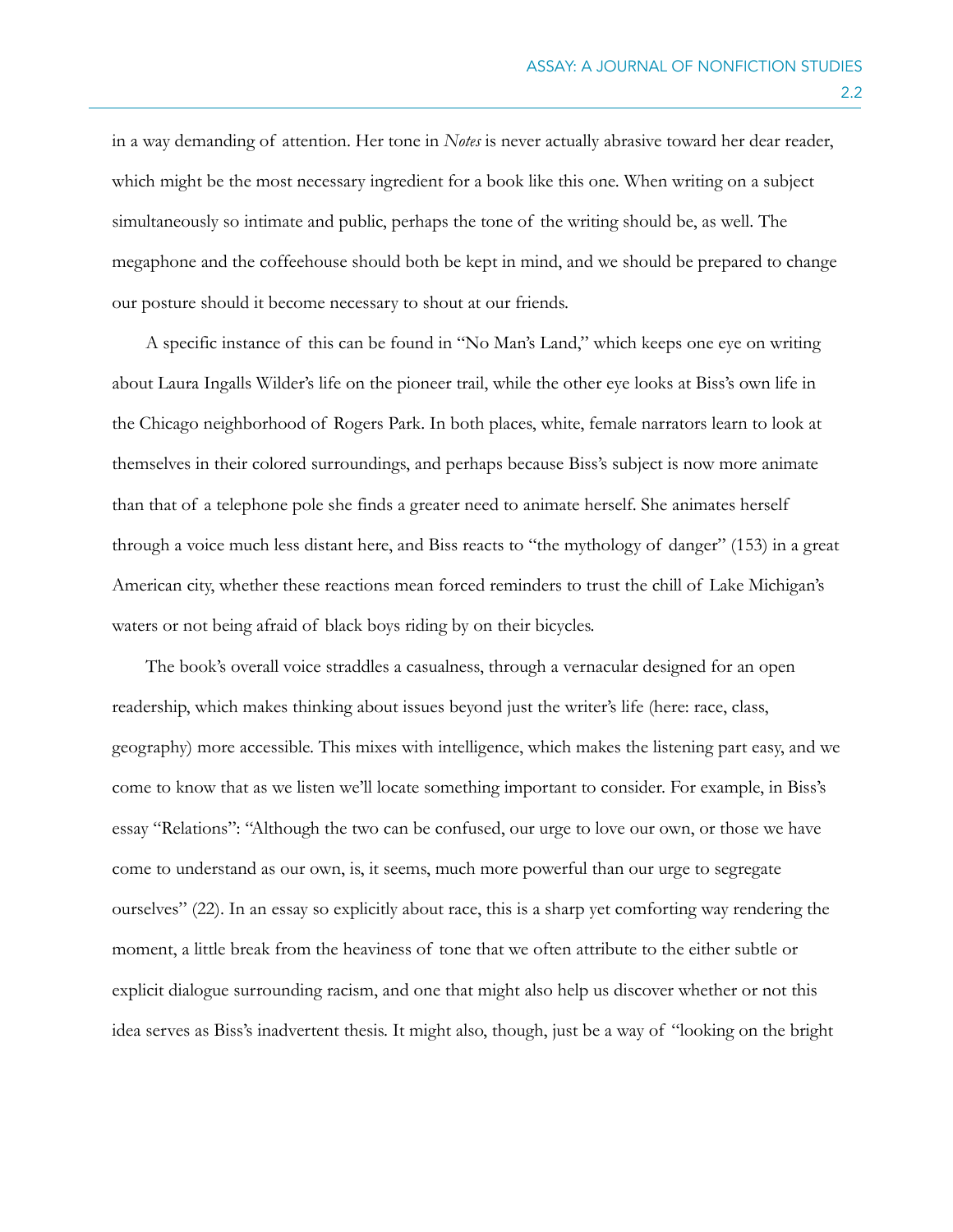side," or an opportunity for Biss to take a step back from complicated discourse and understand that these concepts can enter gray area.

 Biss's readers know that there is different territory to enter if they want a conversation about race the way writers like Henry Louis Gates, Jr. or Frantz Fanon might cover it. And while a writer like Susan Sontag, who also operates in the social nonfiction realm, writes sentences like "Being a spectator of calamities taking place in another country is a quintessential modern experience, the cumulative offering by more than a century and a half 's worth of those professional, specialized tourists known as journalists" (Sontag 18), Biss will give us sentences like "As much as I believe racial categories to be fluid and ambiguous, I still know that there is nothing particularly ambiguous about my features, or my bearing, or my way of speaking" (29), and this leads us to note just how much Biss's writing can feel like talking, thanks to her use of the first person. It can feel like a friend speaking in a soothing tone during vulnerable conversation over coffee, while still managing to carry the weight of the conversation's subject(s). This craft strategy isn't something to take lightly—part of what becomes so successful about nonfiction writing, and especially the essay, is its rhetoric, and Biss is a writer who seems to know just how to talk to us, how to tell us what we need to hear without ever being condescending about it.

#### **Pedagogy & Race**

As a teacher, *Notes from No Man's Land* was the first non-anthology that I used as a textbook. It may be odd when I teach this book, or offsetting in a way, however, because I'm a black male. More specifically I'm a black, American male, and therefore forced to think about race and nationality in certain ways, ways that I myself had only come to consider through reading writers like James Baldwin and Eula Biss. The fact that I belong to both this particular race and this particular nationality makes me inadvertently one of Biss's subjects, as well as a part of a demographic that's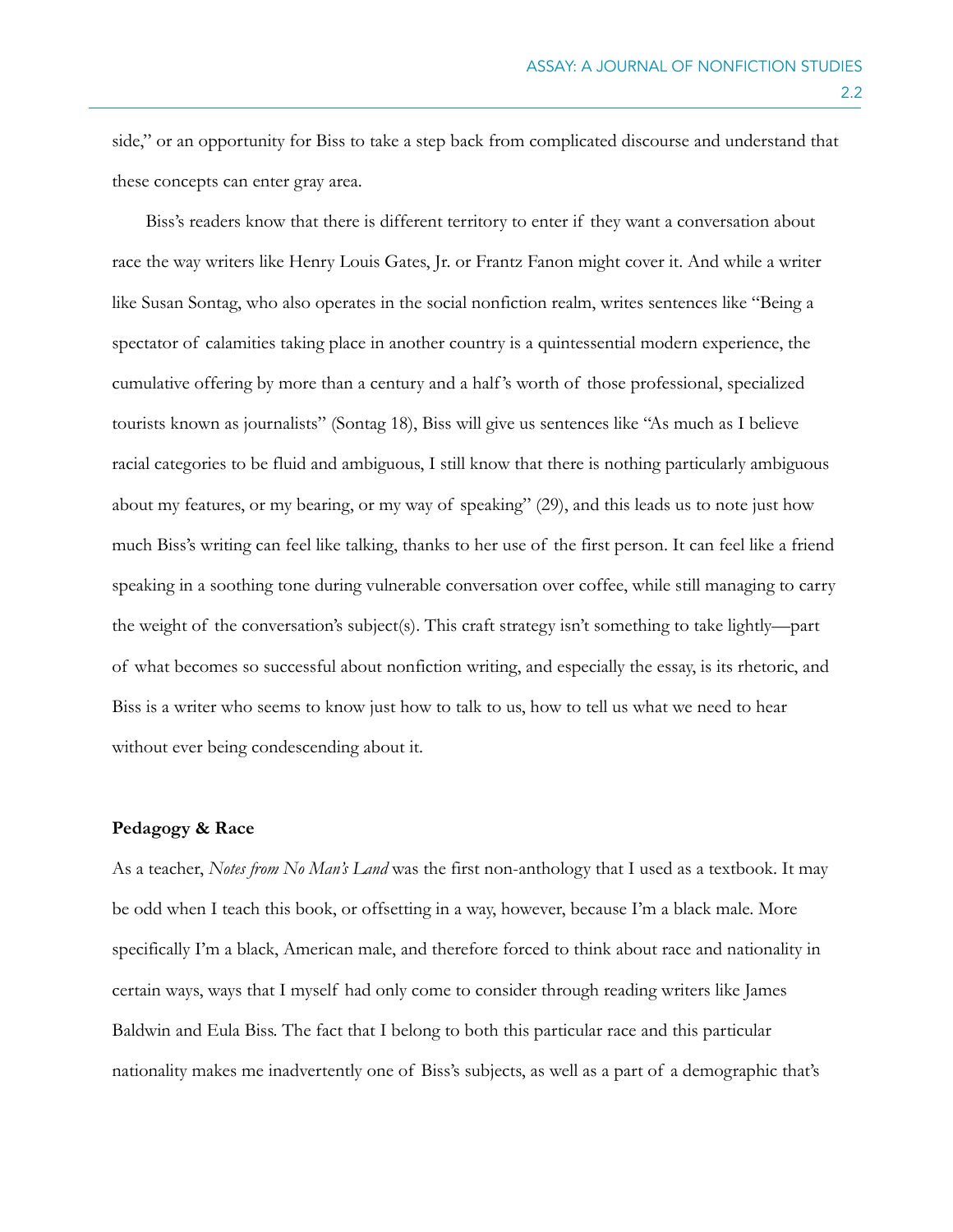always been tricky to discuss. But something about Biss's approach, something about her approach to the subject of race, specifically, asks both creative writing and composition students to stop, think, and realize. "I've never thought about this/that before" is a common reaction to Biss's essays. They gawk during in-class readings of "Time and Distance Overcome," and they yell in frustration at the decisions they watch the parents in "Relations" make.

 Take "Time and Distance Overcome": not only does the general population never think of telephone poles as gallows, but for the newly minted student in the college classroom this idea is mind-blowing. Students enter the essay prepared to learn about the history of telephone poles, expectedly a boring subject, but find instead that they're additionally learning about a concealed history of American execution, and the ways "justice" was once carried out on black men in various American towns. They sometimes want me to weigh in on this justice, and when they ask me about whether I can still regard telephone poles in the same way as I used to I have to tell them that, just like Biss, the poles cannot remain the same for me.

 "In 1898, in Lake Cormorant, Mississippi, a black man was hanged from a telephone pole," Biss announces near the middle of the essay:

> And in Weir City, Kansas. And in Brookhaven, Mississippi. And in Tulsa, Oklahoma, where the hanged man was riddled with bullets. In Danville, Illinois, a black man's throat was slit, and his dead body was strung up on a telephone pole. Two black men were hanged from a telephone pole in Lewisburg, West Virginia. And two in Hempstead, Texas, where one man was dragged out of the courtroom by a mob, and another was dragged out of jail. (6-7)

The pervasiveness of these facts is a clear blow to the reader's gut, and it tells us there's something we've overlooked. Using an essay like this one is a provocative way to start a book of essays, and it gets students in the classroom thinking about what else we'll surprisingly learn throughout our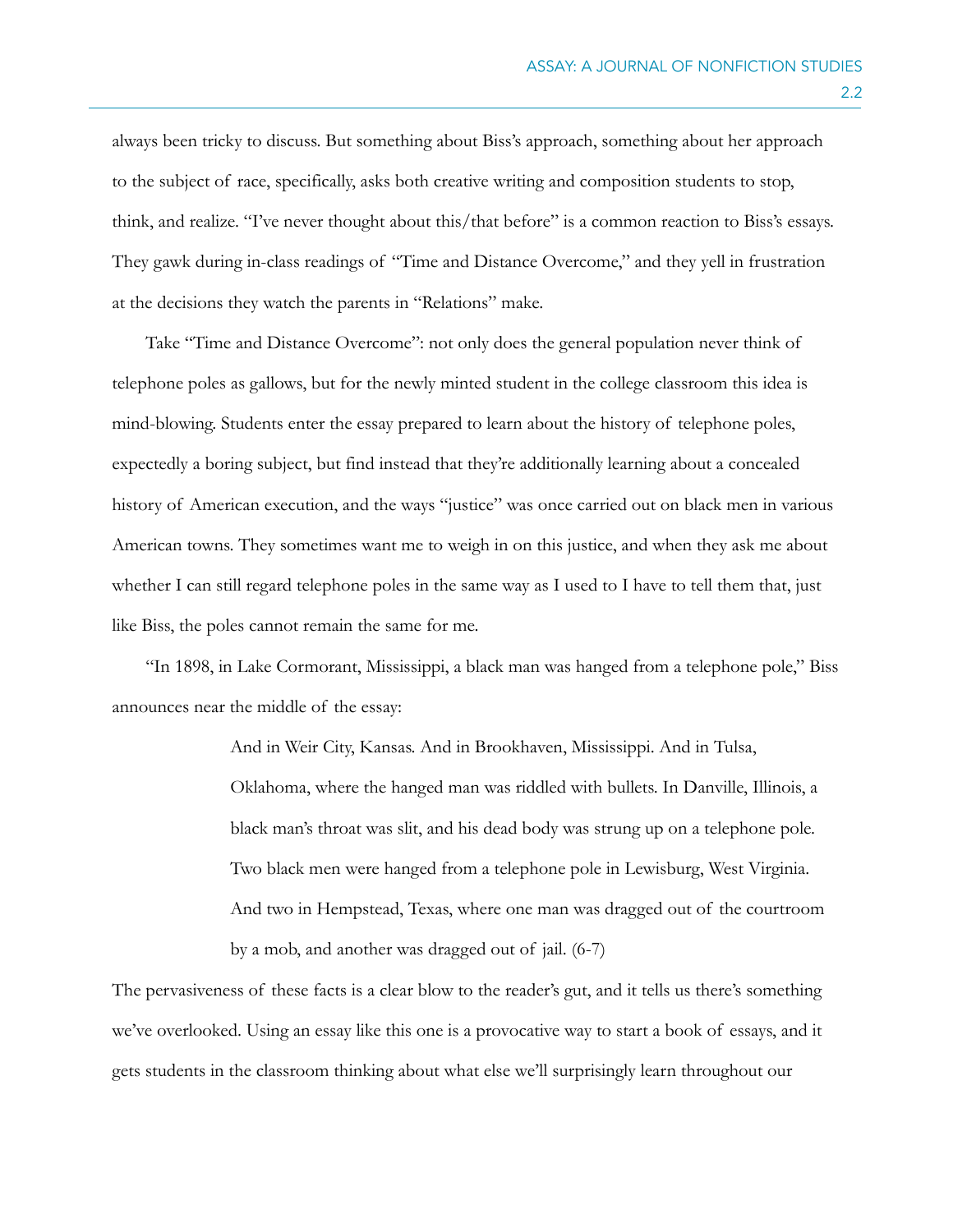reading experience. "Time and Distance Overcome" ends up showing students Biss's vacillation between fact and interpretation, and how facts, when examined from unexpected positions, can give us new insights as writers as much as readers.

 Similarly, in "Is This Kansas" Biss surprises again with the inclusion of facts but this time adds her observation. We begin to think differently about the events of our recent past, particularly Hurricane Katrina, as we shift in our seats a little not only out of discomfort but for a new point of view. She writes:

> Racism, I would discover during my first semester teaching at Iowa, does not exist. At least not in Iowa. Not in the minds of the twenty-three tall, healthy, blond students to whom I was supposed to teach rhetoric. And not, at least not publicly, in the opinion of one student who did not look white but who promptly informed the class that she was adopted and considered herself white. (137)

A paragraph like this resonates with students. Or at least it was for my own students, who arrived in Chicago with gusto and *joie de vivre*, suddenly brought to think about whether they themselves were the students Biss was writing about. They'd say something in class like "I thought our society was past that, but I guess we're not," and they began to consider things like social position and privilege, coming into their own as students thinking critically and in new ways about a subject they might previously have swept under the rug, an important moment as we move forward, beyond the classroom.

 Class discussions ranged from looking at "Goodbye to All That" in comparison to students' own moves to Chicago from other places, to looking at "Is This Kansas" and "No Man's Land" in ways that piqued student self-reflexivity. Students confessed that they perceived similarities between Biss's own students in Iowa City and the partying students they observed or became on weekends,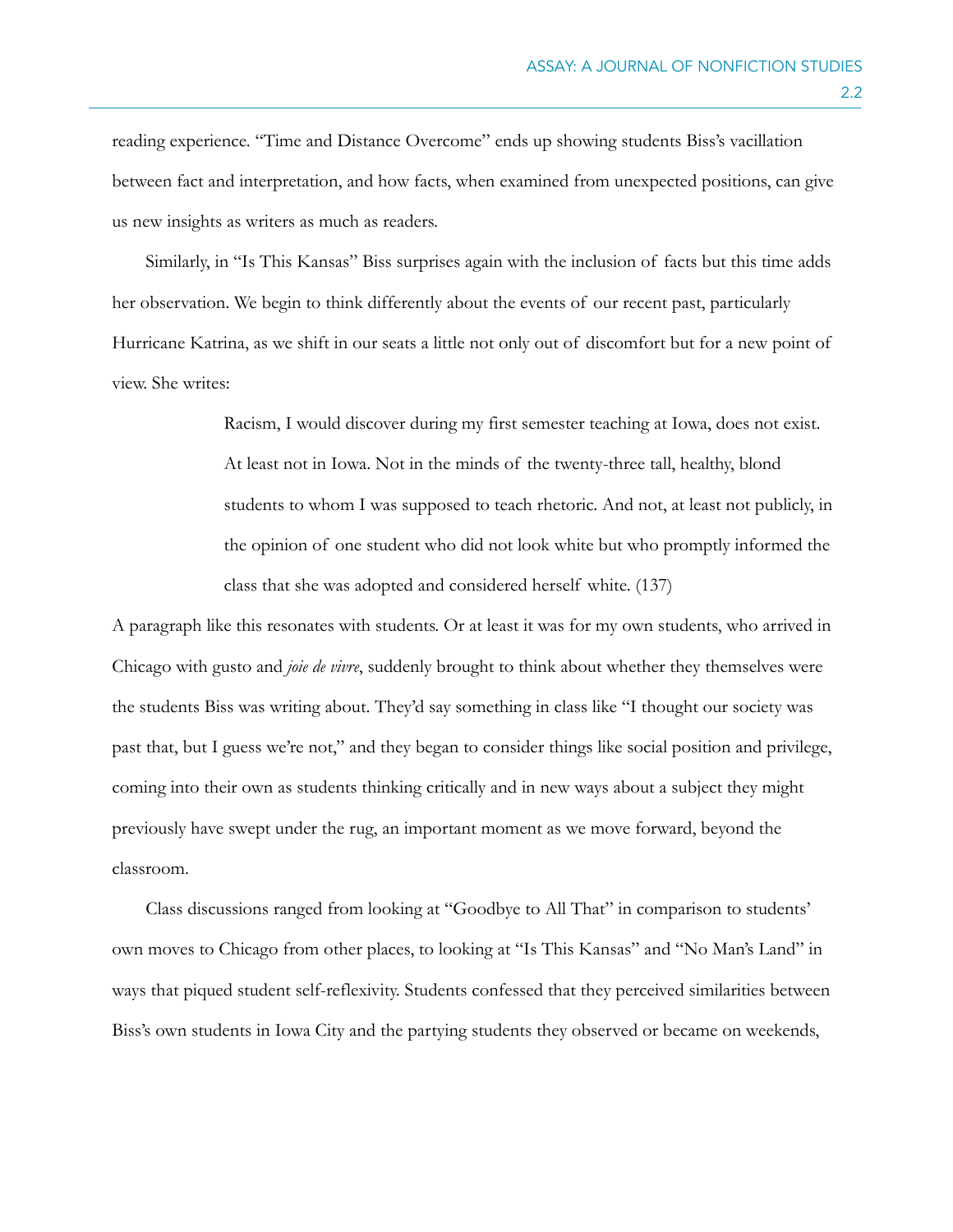and they began to note that they perceived passing strangers in the city differently simply because though this may not have been her intention—Biss had asked them to.

## **Coda**

I often wonder whether, had it not been for this book, I would've ever fallen in love with the essay. This was the book that made me want to study the form, and because of it I've spent my career looking forward to the future of a genre. This is, after all, the success of a good essay. Good essays reload the world for us, giving us new ways of looking at old things. It's refreshing to come away from an essay saying "I hadn't thought of it that way before," the way eager students do, admitting that we're still receptive to the pleasant surprises in the world.

 Though Biss's book is full of somber realization—really, the kind of realization any of us should have upon deep meditation on American history—it's also full of hope. There isn't just hope for a *genre* here, but hope for a future full of thoughtful readers and writers. Biss isn't the only one thinking about serious subjects, and this should provide us with the hope that there are people willing to talk about these subjects in meaningful ways. Willing to write about them. Willing to ask the questions we've been afraid to ask for so long. If we can hold onto this hope—if we can join the conversation at the cocktail party, even—we might find ourselves more capable than we realized.